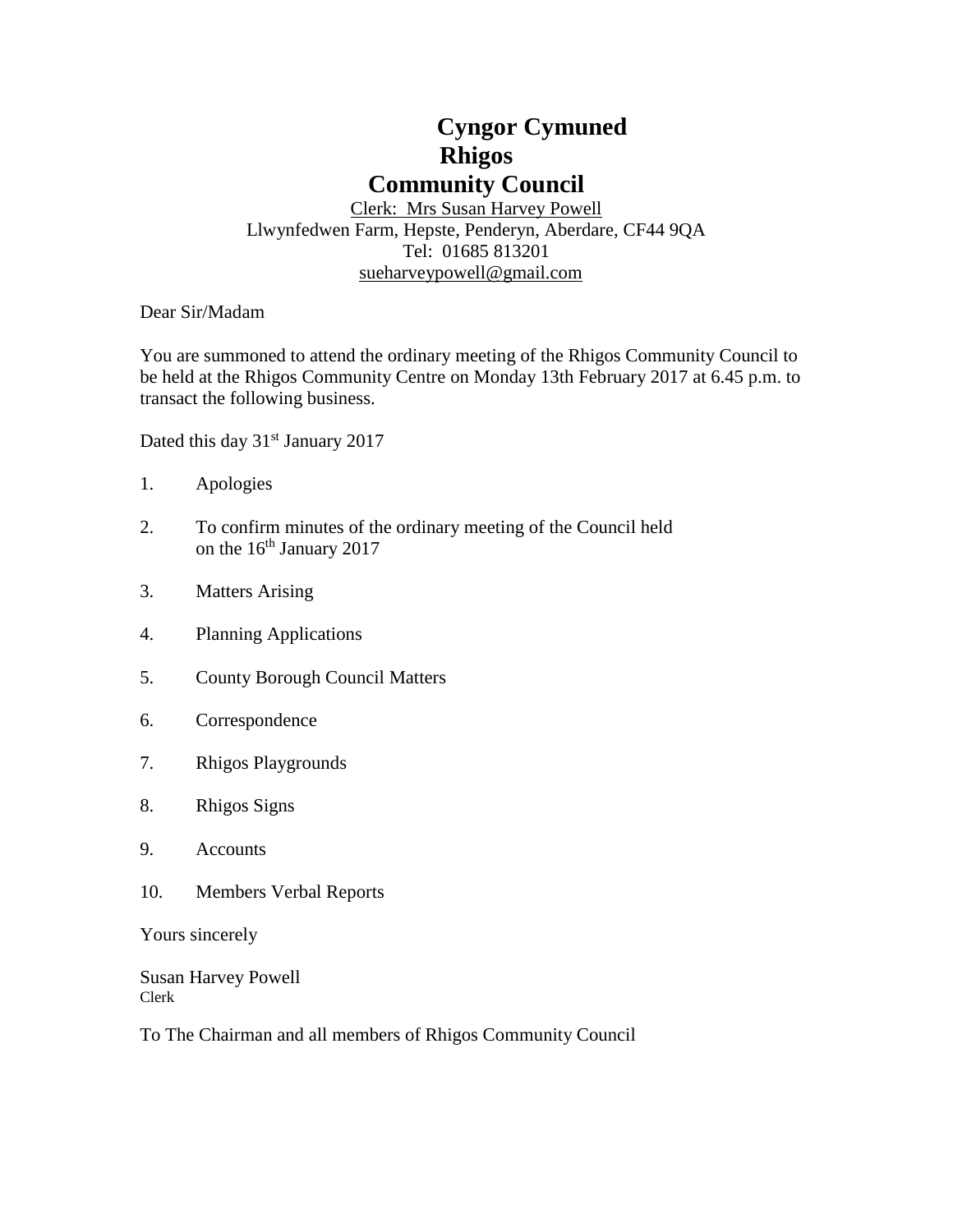# **Rhigos Community Council**

Minutes of the ordinary meeting of Rhigos Community Council held at Rhigos Community Centre on Monday 16th January 2017 at 6.45 p.m.

Present: Cllrs. M Pope, G Thomas, P Oliver, H Wagner, S Maull, A Tobin, M Smith, O Morgan, Vikki Howells A.M. Mr T Ward APC Printers

Apologies: Cllr. C Hopes, M Evans, L Leach

A minutes silence was held for Mrs Annette Morris who was a community councillor for many years.

#### **2017/1 Minutes**

It was resolved to confirm Minutes of the Ordinary Meeting of the Council held on 16th January 2017

#### **2017/2 Declaration of Interest**

2017 6a Cllr. Wagner declared an interest as she is involved with Rhigos School PTA

#### **2017/3 Matters Arising**

- a. Unsafe memorial stones Rhigos cemetery Commencing  $31<sup>st</sup>$  January 2017
- b. Advertising Boards all the boards have been removed, Mr T Ward from APC attended that meeting to ask if the council would consider supporting a planning application for a 24ft by 12ft board which would be controlled by him and companies would pay a rental. After discussion it was agreed that a board that size would be too distracting on the roundabout. Mrs Powell will email suggesting that the council would consider a smaller board.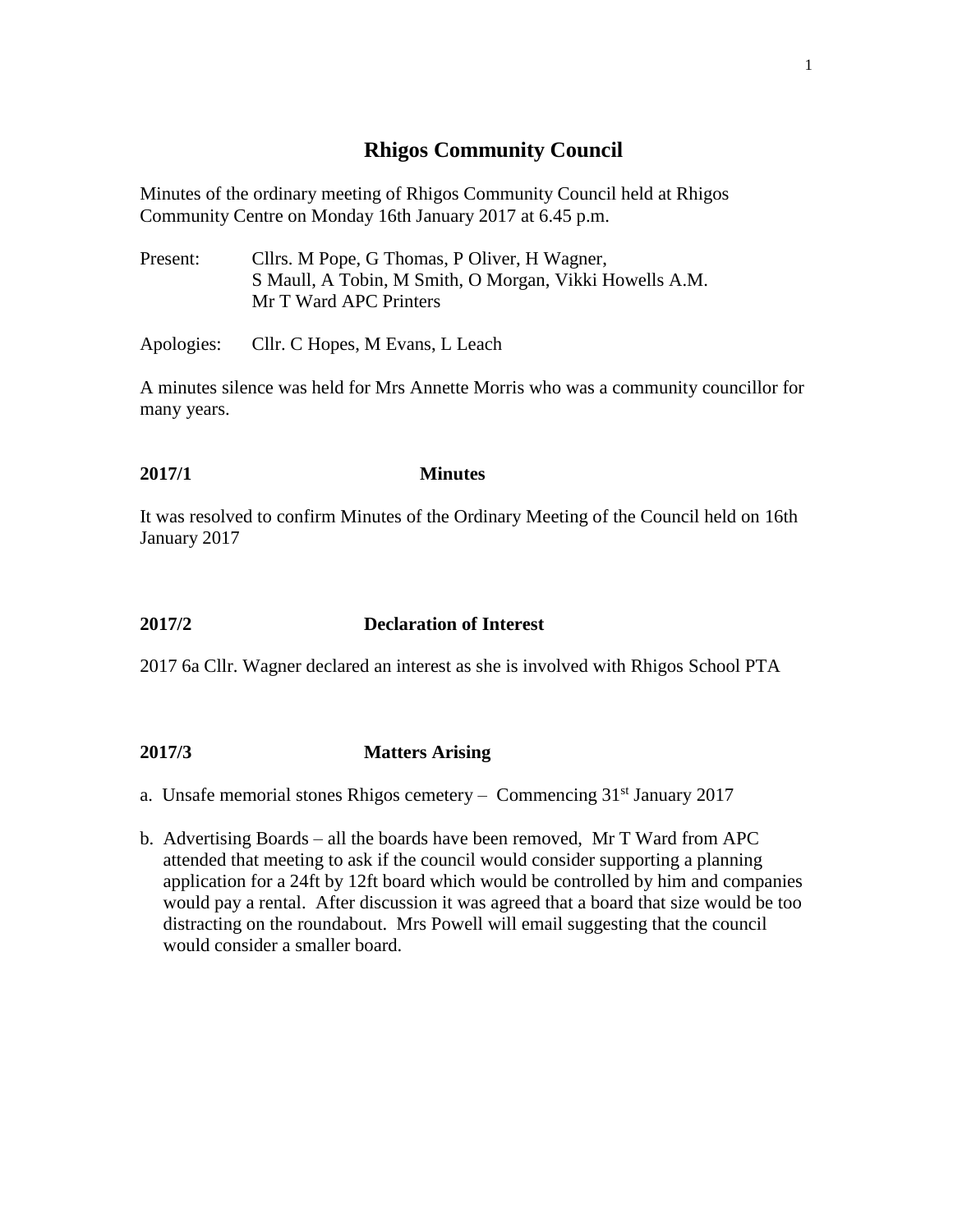# 2

# **2017/4 Planning**

It was resolved to note:

- a. Rhombic farm erection of 1 dwelling
- b. Rhombic farm erection of 4 dwellings

# **2017/5 County Borough Council Matters**

It was resolved that the following complaints be passed on to Councillor G Thomas for his attention.

#### Previous Complaints

The motorbike track  $-\mathbf{i}$  is classed as a major development due to the size of the site which will mean a public consultation and discussions with community council. Necessary arrangements will be made.

The pavement outside 22 Heol y Bryn is broken up – photograph been sent to RCT

Rhigos Post Office was closed for 2 weeks – Cllr. Thomas has written but received no reply

The is a notice on the telephone box regarding its removal. – reply from  $BT -$  the payphone has been removed for maintenance reasons.

There are a lot of people suffering from cancer in Rhigos and a high volume of asthma we are still waiting for the Public Health report.

The old changing rooms on the football field are dangerous – the changing rooms have been inspected and will be made safe. They are now seeking advice on the viability of restoring the changing rooms funding permitting.

The dip near Treherbert roundabout has not been repaired - work ticket issued

Barrier across parish road – nothing to report.

The bridge near the shop – a section of carriageway has been isolated which has obviated the need to impose the weight limit.

The vans repairing the flats at the bottom of Heol y Graig are parking on the junction making visibility poor- reported but is still a problem.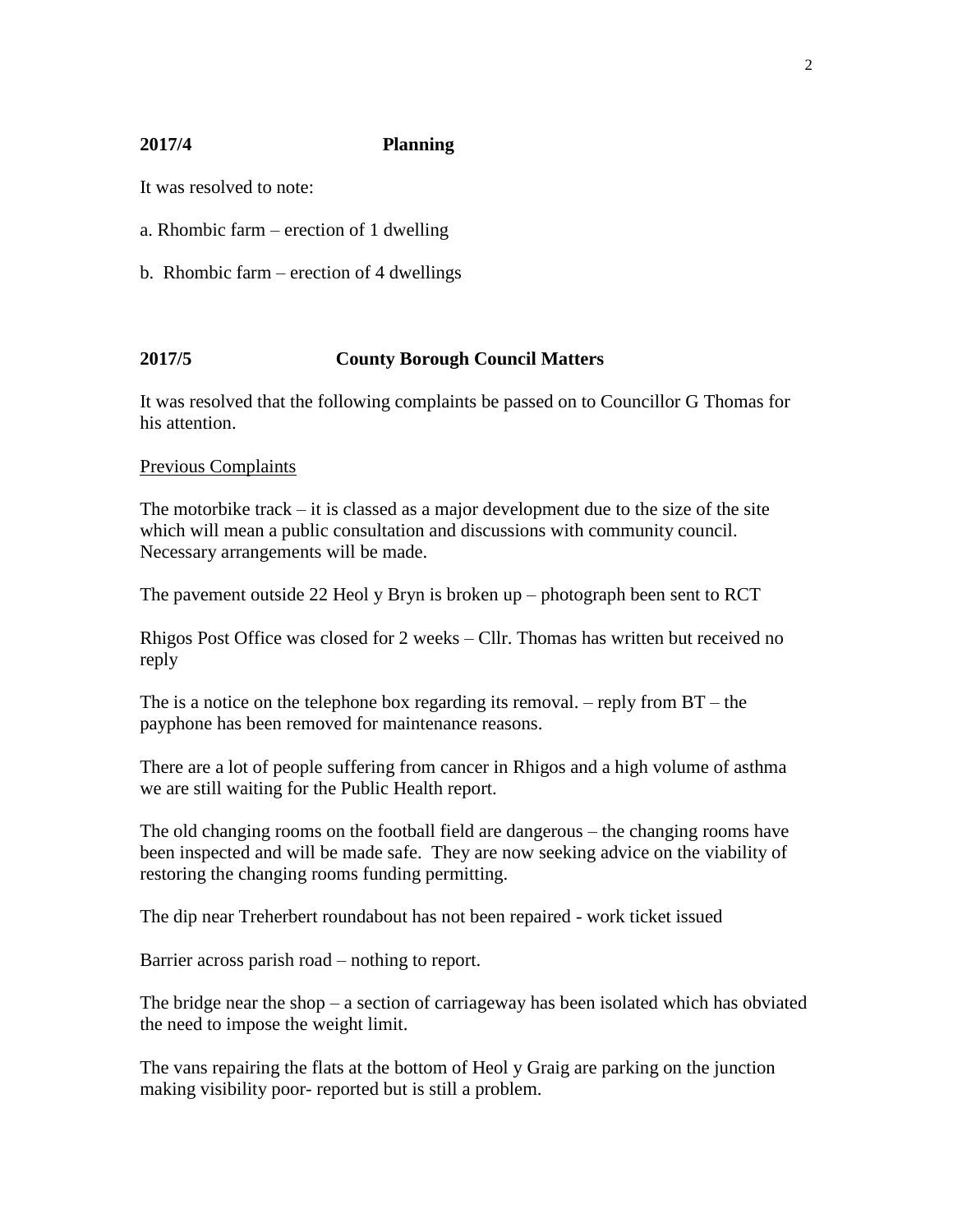Cars parking on the grass verge at the top of Cwrt Twyn Rhyd – no funding this year but could be revisited in future years.

There is litter around the village - reported.

The rubbish pickers on the main road are only picking off the pavements not the grass Verges - reported

Rubbish has been dumped on the Glynneath bank and the parish road – removed but more rubbish dumped there.

There are pot holes on the Glynneath bank and near Penywaun Farm.

The flagstones outside the shop are not even and are dangerous - work ticket issued

The footpath from the bottom of Heol y Graig to the post box by Bryn Golwg needs repairing.

#### New Complaints

- a. Surveillance on the Glynneath bank is needed due to the fly tipping
- b. Rubbish has been thrown on the grass verge outside 1 the Bryn
- c. The road from the Tower to Hirwaun roundabout needs cleaning
- d. The pavement from Heol y Graig to the New Inn needs cleaning.
- e. The road is breaking up near the rugby club.
- f. The fence is down on the left hand side of the old Ffyndaff site.
- g. There has been a 4x4 vehicle broken down on the Glynneath bank for a few weeks.
- h. There is a lot of litter on the road near the old cattle grid.

#### **2017/6 Correspondence**

It was resolved to receive the following correspondence.

a. Letter received from Rhigos PTA asking for a donation to a school residential trip, Cllr. Wagner declared an interest as she is involved with the PTA – the issue was Deferred to the next meeting.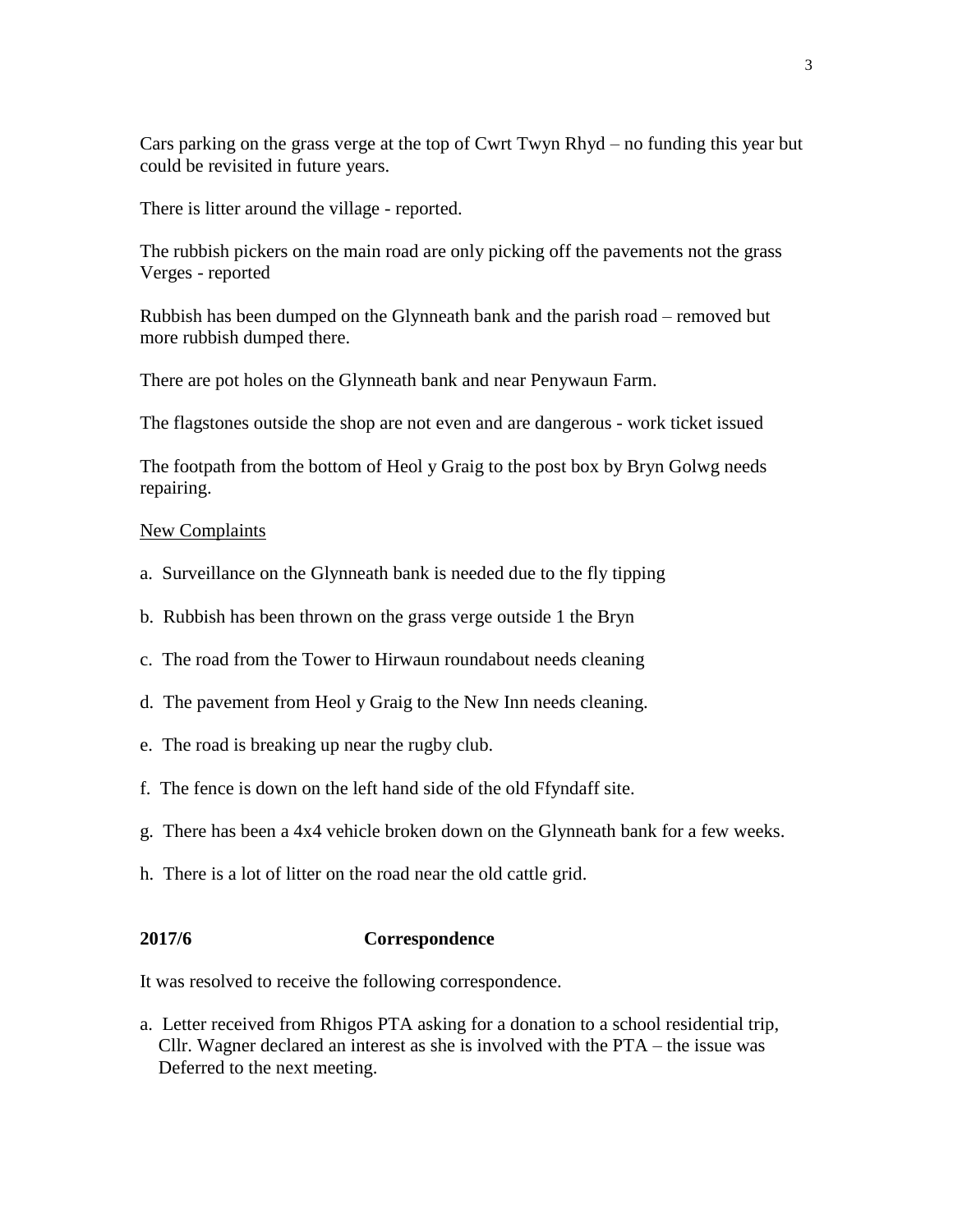# **2017/7 Vikki Howells A.M.**

Ms Howells introduced herself and asked if there was anything she could help the community council with. She asked how many times she should attend the council meetings, twice per year was agreed and that her surgeries would be at convenient times for working people. Cllr. Thomas suggested a joint surgery. She gave a poster advertising her new office in Aberdare, she will also make house calls to residents who are housebound. She told the council that she sits on the Economy, Skills and Infrastructure and Rural Affairs and Environment committees.

Cllr. Pope said that he feels the Industrial Estate has become a dumping ground for recycling, he would like to know how much the government put into Enviroparks and how much the land was sold for.

Cllr. Thomas has asked through the Alliance for manufacturing to be brought back to Hirwaun Industrial estate to bring more jobs back to the valleys. Ms Howells will write to the Economy Minister asking what strategies are in place for bringing manufacturing back to places like the Industrial estate. She will also contact someone in the British Lung Foundation for the air quality info for the area.

Cllr. Smith asked would the Heads of the Valley road still go ahead after Brexit, yes as it is from a different pot of money.

#### **2017/8 Rhigos Playgrounds**

a. Heol y Bryn playground – see County Borough

b. Old Adventure Playground – nothing to report

#### **2017/9 Rhigos Signs**

Cllr. Morgan will arrange for the signs to be delivered, Cllr. Thomas will enquire if planning is needed.